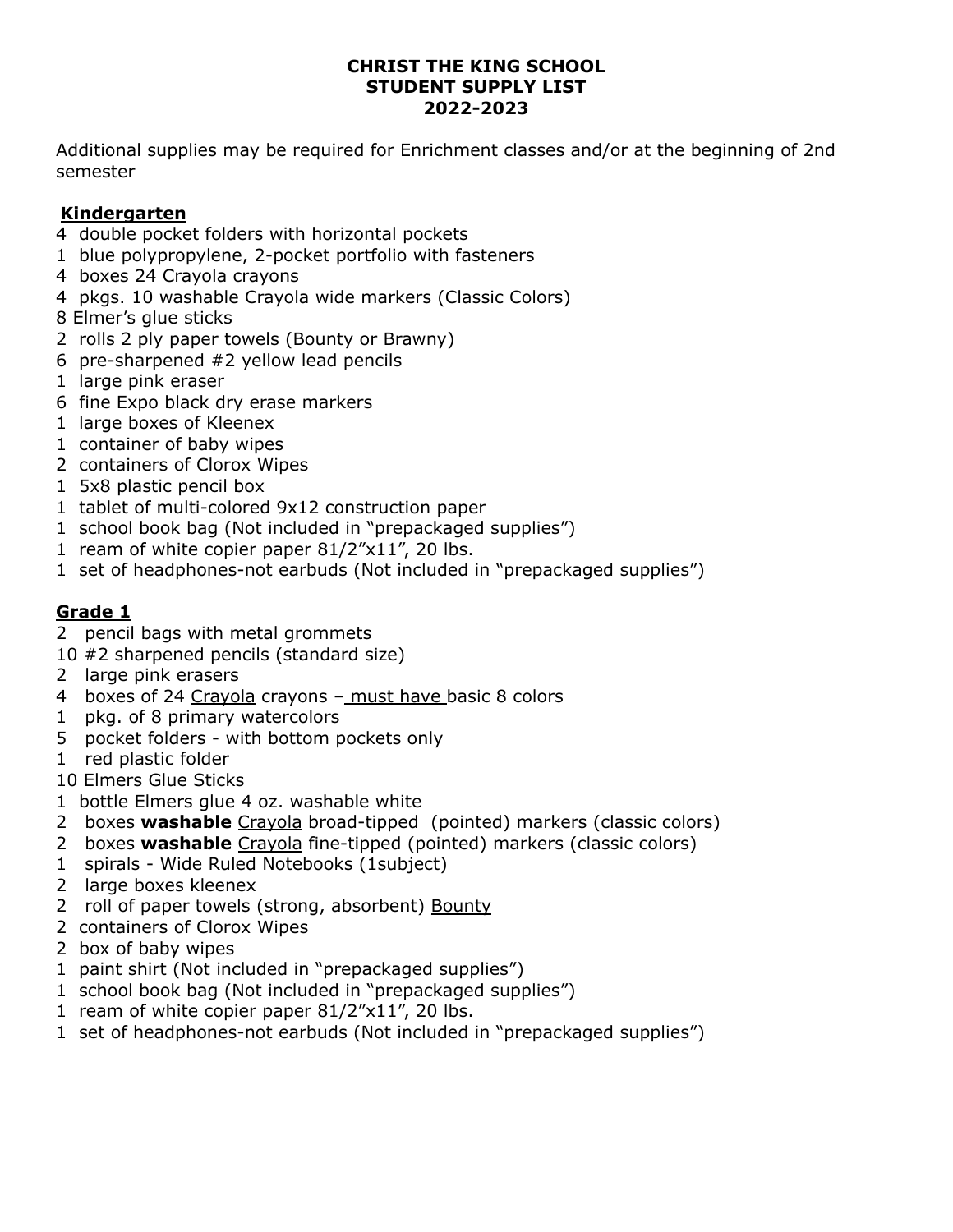# **Grade 2**

glue sticks

- polypropylene, 2-pocket portfolio with fasteners folders 1 purple, 2 red, 1 yellow, & 1 blue
- 1-subject spiral notebook (wide lined)
- 3-subject spiral notebooks (wide lined)
- box of 24 Crayola crayons
- box **washable** Crayola markers (broad tip) Classic colors
- set Crayola fine tipped markers washable
- Chunky (not slim) BLACK dry erase EXPO markers
- pencil BAGS-zippered with holes for three ring binder
- #2 Sharpened pencils
- red pencils
- large boxes of Kleenex
- large pink eraser
- 4 oz. bottle of Elmer's liquid glue
- roll of paper towels
- school backpack (Not included in "prepackaged supplies")
- containers of Clorox Wipes
- 1 ream of white copier paper  $8 \frac{1}{2}$  x  $\frac{11}{7}$ , 20 lbs.
- set of headphones- not earbuds (not included in prepackaged supplies)

## **Grade 3**

#2 sharpened lead pencils

- red Bic ballpoint pens (liquid markers are not acceptable)
- erasers
- pencil bag with zipper (no pencil boxes)
- 24 count crayons classic colors Crayola
- set Crayola wide markers (washable)
- set Crayola fine tipped markers (washable)
- 12 count colored pencils
- pkg. wide ruled notebook paper
- 4 glue sticks and 1 liquid Elmer's glue
- folders with pockets solid color horizontal pockets (variety of colors)
- large boxes of kleenex
- roll of paper towels
- 1-subject spiral notebook variety of colors
- book bag (Not included in "prepackaged supplies")
- containers of Clorox Wipes
- NO TRAPPER KEEPERS OR LARGE NOTEBOOKS
- pair of pointed children's scissors
- highlighter
- pronged pocket folder
- ream of white copier paper 81/2"x11", 20 lbs.
- set of earbuds (not headphones & NOT included in "prepackaged supplies"
- Crayola washable watercolor set 16 count
- black fine tip Sharpie markers
- Chisel tip EXPO markers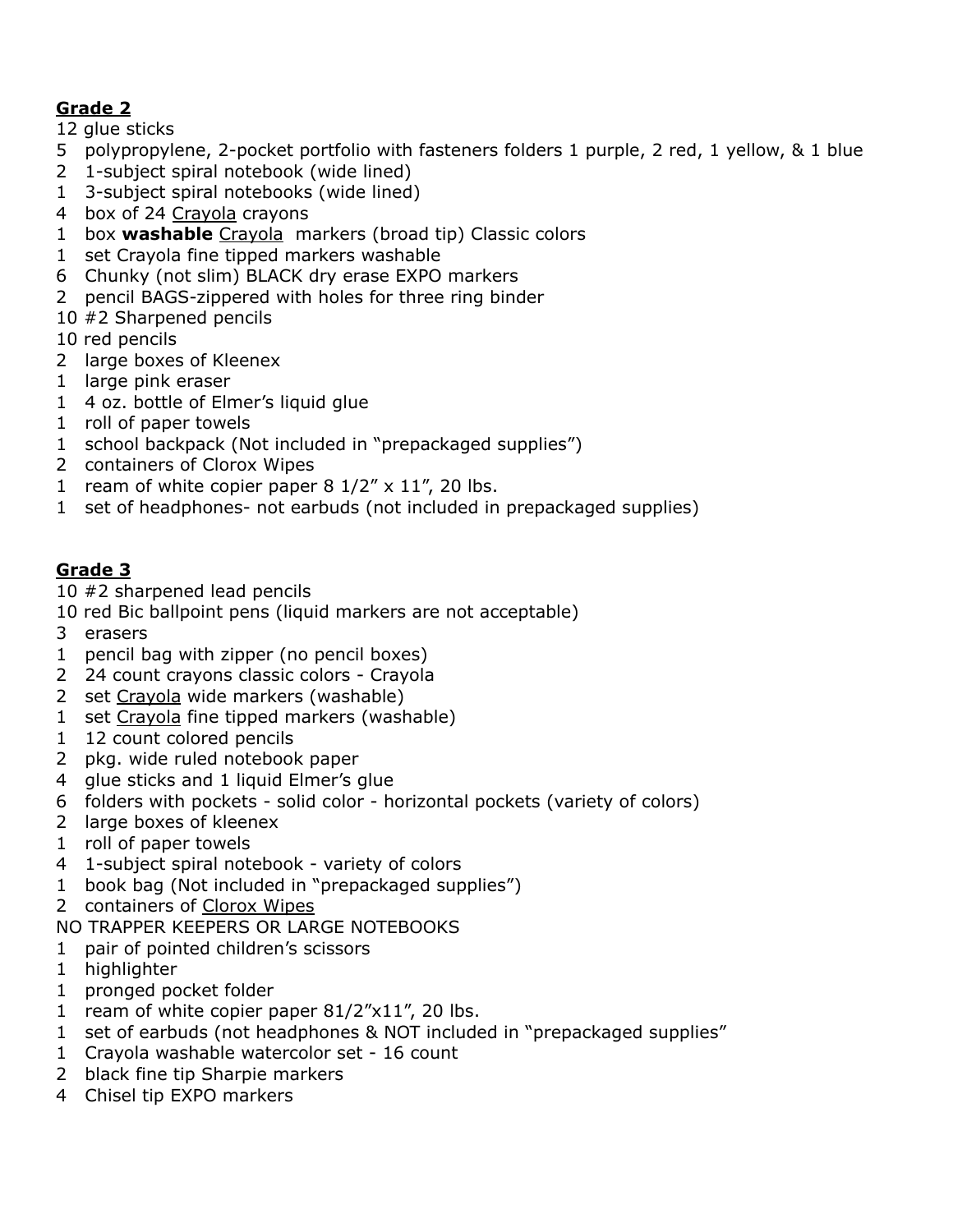### **Grades 4 and 5**

- liquid Elmer's Glue
- glue sticks
- 2-pocket folders
- pkg. lined 4 x 6 WHITE index cards—**5th grade only**
- 200 sheet pkg. COLLEGE-RULED notebook paper
- single subject COLLEGE-RULED spiral notebooks
- #2 pencils sharpened
- PaperMate **black** ball-point pens (liquid markers not acceptable)
- 4 Bic red ball-point pens (no liquid markers)
- Sanford Sharpie (fine point)
- soft pencil bag
- pair of ADULT scissors
- box **each** of Crayola broad-tipped and thin-tipped markers (classic colors)
- 1 box of 24 Crayola crayons
- box of 24 Crayola colored pencils
- Soft flexible binder (1" wide)--NO TRAPPER KEEPERS OR HARDBACK NOTEBOOK BINDERS
- pink eraser
- 1 roll of **Bounty** paper towels
- large boxes of Puffs tissues
- containers Clorox Wipes
- Pencil sharpener (hand held)
- solar calculator (not included in "prepackaged supplies")
- Expo Dry Erase black markers
- ream of white copier paper 81/2"x11", 20 lbs.
- set of earbuds (not headphones & NOT included in "prepackaged supplies"
- pkg. of 8 primary watercolors